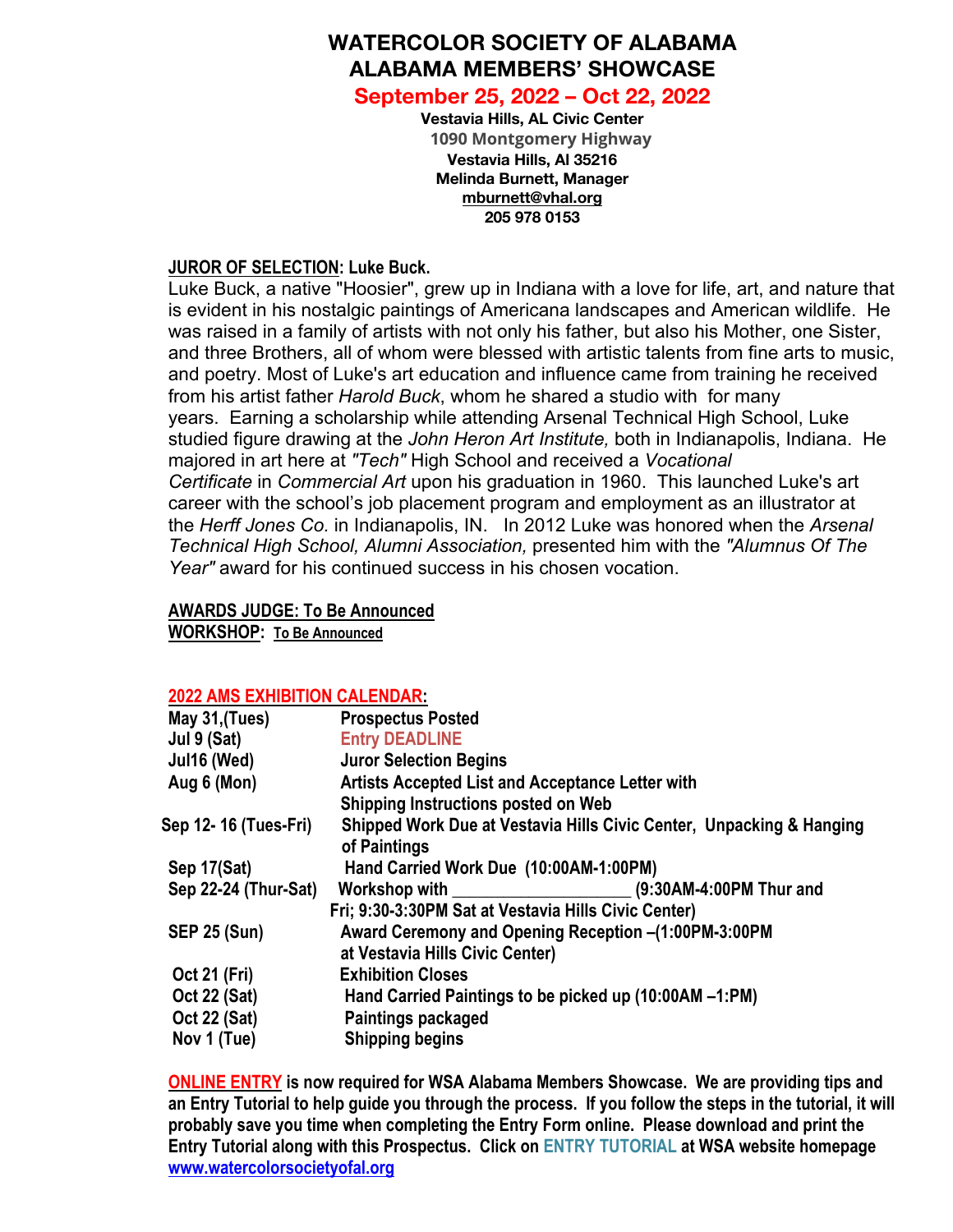**AWARDS: The Awards Judge will make the awards selection from the actual paintings displayed in the exhibition. Monetary awards for top three awards; three merit awards and seven certificates of recognition will be granted. Only one award per selected artist will be granted. All artists exhibiting in the show will receive one-half point toward Signature membership or advanced levels of membership.**

**SALES: Paintings may be priced for sale or not for sale (NFS). Changes in painting name, price or NFS status are not permitted following acceptance. Vestavia Hills Civic Center will take a 10% commission on sales of paintings which will be donated to the Vestavia Hills Art Center. ARTIST ELIGIBILITY:**

**Exhibition is open to Alabama resident artists who are at least 18 years of age, members of the Watercolor Society of Alabama whose dues are current, and who currently reside within the state of Alabama.**

#### **MEMBERSHIP:**

**All entrants must be current 2022 members of the Watercolor Society of Alabama. Nonmembers may join WSA and enter the competition. There are two methods to join or renew membership: 1) You may join or renew membership at any time online using PayPal by clicking on Join/Renew Now located on the right side of the WSA website homepage at www.watercolorsocietyofal.org. Also, you may join/renew when filling out the Exhibition Entry Form online (see Entry Tutorial).** 2) If you wish to join WSA by mail, the membership form may be downloaded, printed and filled out. **To locate the form, go to watercolorsocietyofal.org and click on Membership (top menu) or Join/Renew Now on the right. Make check payable to WSA in the amount of \$40 and mail with completed form to Membership Chair. Mail to Heike Covell, Membership Chair, 11012 Willingham Drive, Huntsville AL 35803-2073.**

**Former Members: If you have not yet renewed your dues for 2022, your membership expired on Jan 1, 2022. If you are not listed in the website directory by your last name located below the Membership tab in the drop-down menu on the WSA website, you are not currently a member, and you need to pay your dues for 2022 either by check or by PayPal. Please make checks in the amount of \$40, payable to WSA. Mail to Heike Covell, Membership Chair, 11012 Willingham Drive, Huntsville AL 35803-2073. You may also pay by PayPal. When completing the online Entry Form click "I am a new member." You will then be added back to the database as a member.**

**NOTE: If paying by mail, all membership checks must be received by the Membership Chair prior to entering the exhibition online. When completing the online Entry Form click on circle "I am a member".**

#### **MEMBERSHIP BENEFITS:**

- ! **Receipt of Newsletters**
- ! **Discount on Workshop Fee**
- ! **Copy of National Exhibition Catalogue**
- ! **Option to be in Members Gallery of Website**
- ! **Earn points toward Signature Membership. For info about Signature Member status, visit the Website at www.watercolorsocietyofal.org. (Dues must be paid annually to retain attained status.)**

## **SPECIFICATIONS (READ CAREFULLY)**

- **Eligible paintings are limited to water-soluble media applied in an aqueous, watercolor manner. For more information on the term "aqueous, watercolor manner" see FAQ at watercolorsocietyofal.org**
- **Entries must be original, painted after January 1, 2020, and NOT PREVIOUSLY JURIED INTO ANY WSA EXHIBITION.**

**ALLOWED:**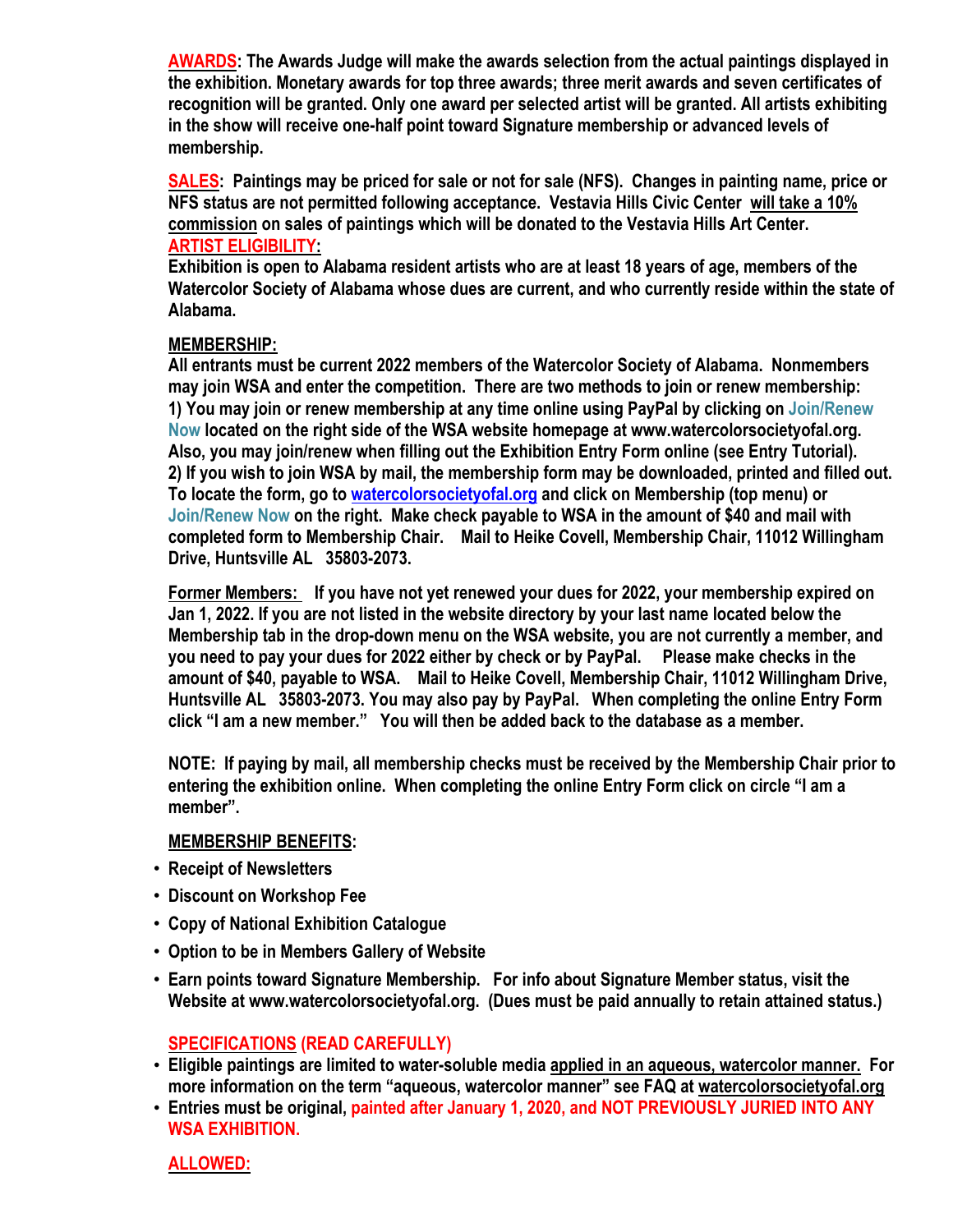- **Only original composition and artwork by the artist is accepted. See FAQ: How does WSA define the original art requirement for entries at www.watercolorsocietyofal.org**
- **Watercolor, acrylic, casein, gouache, egg tempera, metallic, ink, watercolor pencil and watercolor crayon.**
- **Watercolor paper, watercolor or illustration board, watercolor canvas (without added medium) and clay board (example, Aqua board), Yupo or other synthetic paper.**
- **Collage items: original work by the artist on one or a combination of watercolor paper, white rice paper without inclusions, white tissue paper, Yupo or other synthetic papers.**

## **NOT ALLOWED:**

- **Textured medium, textured applications (e.g., with pallet knife, applied textured papers).**
- **Raised paint. Raised paint when applying any of the allowed media, e.g., acrylic, indicates the application is not aqueous enough.**
- **Diptychs or triptychs unless in a common frame.**
- **Pastels.**
- **Class or workshop paintings, copies, computer generated art, digital images, prints or reproductions.**
- **Copies or likeness of another's work (i.e., painting, drawing, photograph, digital image or prints).**
	- **Original artwork derived from any published source or other artist's work.**
	- **Varnished or waxed paintings.**
	- **Canvas Supports, except Watercolor Canvas.**

# **PRESENTATION OF FRAMED ART:**

# **ALLOWED:**

- **Minimum image size: 140 square inches (multiply height x width, e.g., 10" x 14").**
- **Maximum frame size: 48" in any direction.**
- **Maximum frame width: 3 inches.**
	- • **Wood frame: simple wood tones or painted gold, silver, or black (w/o carved**

**ornamentation). See FAQ at WSA website for examples.**

- **Metal frame: gold, silver or black (without decorative corners).**
- **Light enough to be handled by one person.**
- **Plexiglas plastic glazing only.**
- **Wire must have taped ends or plastic coating, ready to hang and support the strength of the painting.**
- **Mats (inner and outer) if used must be white or off-white.**
- **Wood Liners/Filets, if used, must be wood tone, white, gold, or silver.**

## **NOT ALLOWED:**

- **Glass**
- **Non-glare glazing**
- **Frayed wire ends**
- **Colored mats/liners including beige and yellow tints**
- **Saw tooth hangers**
- **Smudged, dirty mats**
- **Painted colored frames**

## **HOW TO ENTER:**

**Follow all instructions carefully. Print and retain this prospectus for future reference. Begin by preparing the digital images. Keep in mind that these images are what the Juror views for acceptance into the exhibition.**

**IMAGES: Artists must submit digital JPEG files through the electronic entry form on the WSA website when filling out the 2022 Exhibition Entry Form online. One or two images may be submitted. Images must be in JPEG format with a resolution/dpi of 300 and no more than 3MB.**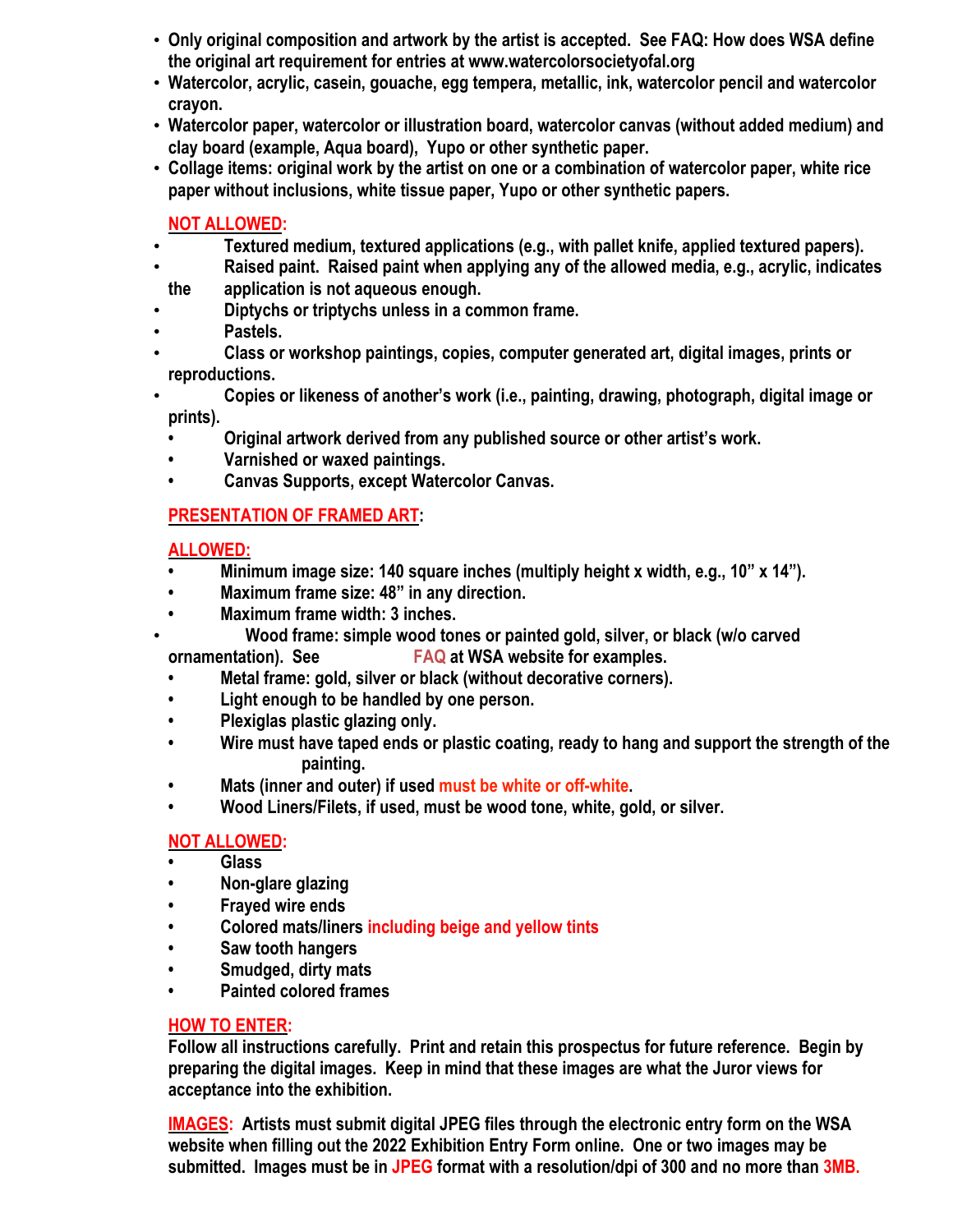**(See How to Photograph Art and How to Prepare Images and other tips at Resources/Tips on WSA website)**

**DIGITAL IMAGE REQUIREMENTS: Prepare your digital images before filling out the 2022 Exhibition Entry Form online. Save these files on your computer where you can locate the image(s) to upload when completing the Entry Form online.**

- **Color must be accurate for web and catalogue publication.**
- **Images must be 300 dpi and saved in JPEG format not to exceed 3MB.**
- **Images must be cropped to exclude frames, mats & background and must be correctly oriented (vertical or horizontal).**
- Each image must have the artist's last name, an entry number (A or B) and title to coincide with **Entry Form: (e.g. JonesARock.jpg, JonesBScissors.jpg, etc., no spaces)**
- **Save the image(s) on your computer.**
- **Changes/substitutions to entries will not be accepted after July 9, 2022.**

# **ONLINE ENTRY:**

- **All entries must be submitted online. NO email/postal mail entries accepted. Successful completion of your online entry will be acknowledged with an automated notification of your entry data from the website.**
- **A tutorial is provided to help guide you through the online entry process. Click on Entry Tutorial at watercolorsocietyofal.org to download and print. Before you open the online entry form, please have your entry information available using the Entry Tutorial as your guide.**
- **After preparing your entry information per the Prospectus and the Tutorial, you will find a link to enter the Exhibition Online at www.watercolorsocietyofal.org Home page. The link will take you to the online Exhibition Entry Form to fill out.**
- **Enter your information • join/renew membership if needed • upload your digital image(s) • sign the AGREEMENT electronically with the cursor (see below). SUBMIT and pay through PayPal (credit, debit card or personal PayPal account). The Entry Tutorial takes you through these steps.**
- **If you have a problem submitting your entry online, contact Jae Shepard at jaeshep@aol.com or 256 810 9240. Members who do not have computer capability may contact Jaceena Shepard who will help them enter by another method.**

# **NON-REFUNDABLE ENTRY FEE:**

**An entry fee of \$40 is required for up to 2 entries. Nonmembers can enter by becoming members,** paying the entry fee plus yearly dues of \$40.00. All fees will be paid through PayPal at the time of **submitting your Online Entry form. Those without a PayPal account will still go through PayPal to use a credit or debit card.**

DELIVERED WORKS: DEADLINE for receipt at Vestavia Hills - Sep 12-16 for Shipped Art & Sep 17 for **Hand Carried Art**

- **Artwork will be reviewed at the venue by the WSA Screening Committee to assure adherence to the Prospectus. The committee has authority to remove a painting from its frame if necessary to verify compliance with competition requirements.**
- **Works that do not pass either the selection image screening or on-site painting screening will be returned at artist's expense. The Screening Committee's decisions are final.**
- **Entrants failing to deliver selected works may be denied entry to future exhibitions for up to two years.**
- **No painting may be substituted, and none may be removed before the end of the show.**
- **WSA reserves the right to refuse any painting that does not match the submitted entry, the prospectus or framing criteria.**

# **DELIVERY AND RETURN SHIPMENT:**

**All artists whose work is selected for exhibition will receive instructions for shipping and delivery in the Acceptance Letter posted on the WSA Website (downloadable). The Accepted Artist List will also be posted on the WSA Website. A \$25 HANDLING FEE will be charged for all shipped**